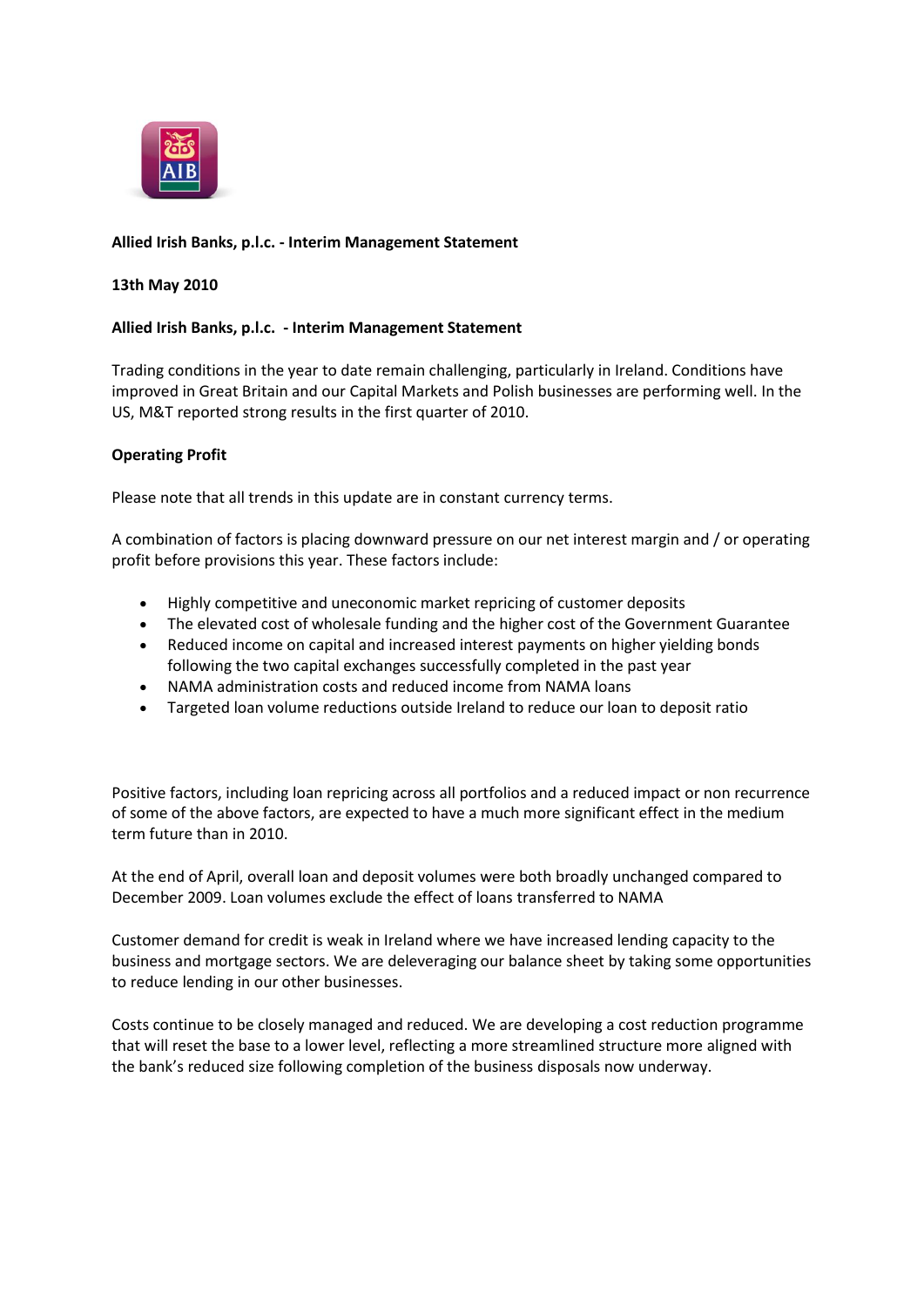# **Asset Quality**

## **NAMA**

In concluding that AIB is required to raise €7.4bn of additional equity capital, the Financial Regulator has assumed a 45% discount to AIB's NAMA eligible loans of c. €23bn. The actual discount will be determined when all the loans are valued and may differ from the aforementioned 45%. When further valuation is sufficiently advanced we will advise the market of any material changes in expectation of the amount of loans that will transfer to NAMA or the overall discount rate. Loans will continue to transfer to NAMA in tranches and there may be wide variations in the discount rate for individual tranches. Variations could occur due to factors such as location and the proportion in each tranche of land and development relative to investment and other associated loans.

Pending transfer of loans to NAMA we continue to assess their quality. Credit downgrades are continuing and where there is evidence of impairment, we are incurring bad debt charges. These charges are increasing the stock of provisions we hold for NAMA eligible loans which will partly offset the effect of the discounts applied to the loans on transfer.

## **Non-NAMA**

#### *Republic of Ireland Division*

Bad debt charges in the first quarter were at a rate similar to that incurred in the full year of 2009. The stock of provisions held for loans reflects their current risk profile and the provision requirement for the remainder of the year will be determined predominantly by economic conditions.

Our residential mortgage book of almost €27bn continues to perform better than the sector average. The bad debt provision rate requirement in the first quarter of 2010 remains modest and not materially above the rate for the full year 2009. As expected, arrears continue to increase and future loss levels will largely be determined by unemployment in Ireland.

The credit grading profile of property & construction loans continues to weaken, reflecting low levels of activity and demand. Following the NAMA transfer process, this portfolio will reduce to c. €12bn of which c. €9bn is investment property and c. €3bn is land and development.

Our other portfolios are performing in line with our expectations.

## *International (Capital Markets, CEE and UK divisions)*

There are clear signs of stability in the credit profiles of our Capital Markets and Polish businesses. In the UK, there are also signs of stability in our Great Britain portfolios though conditions remain challenging in Northern Ireland. First quarter provision charges in each of these divisions – Capital Markets, CEE and UK – were less than the rate for the full year 2009.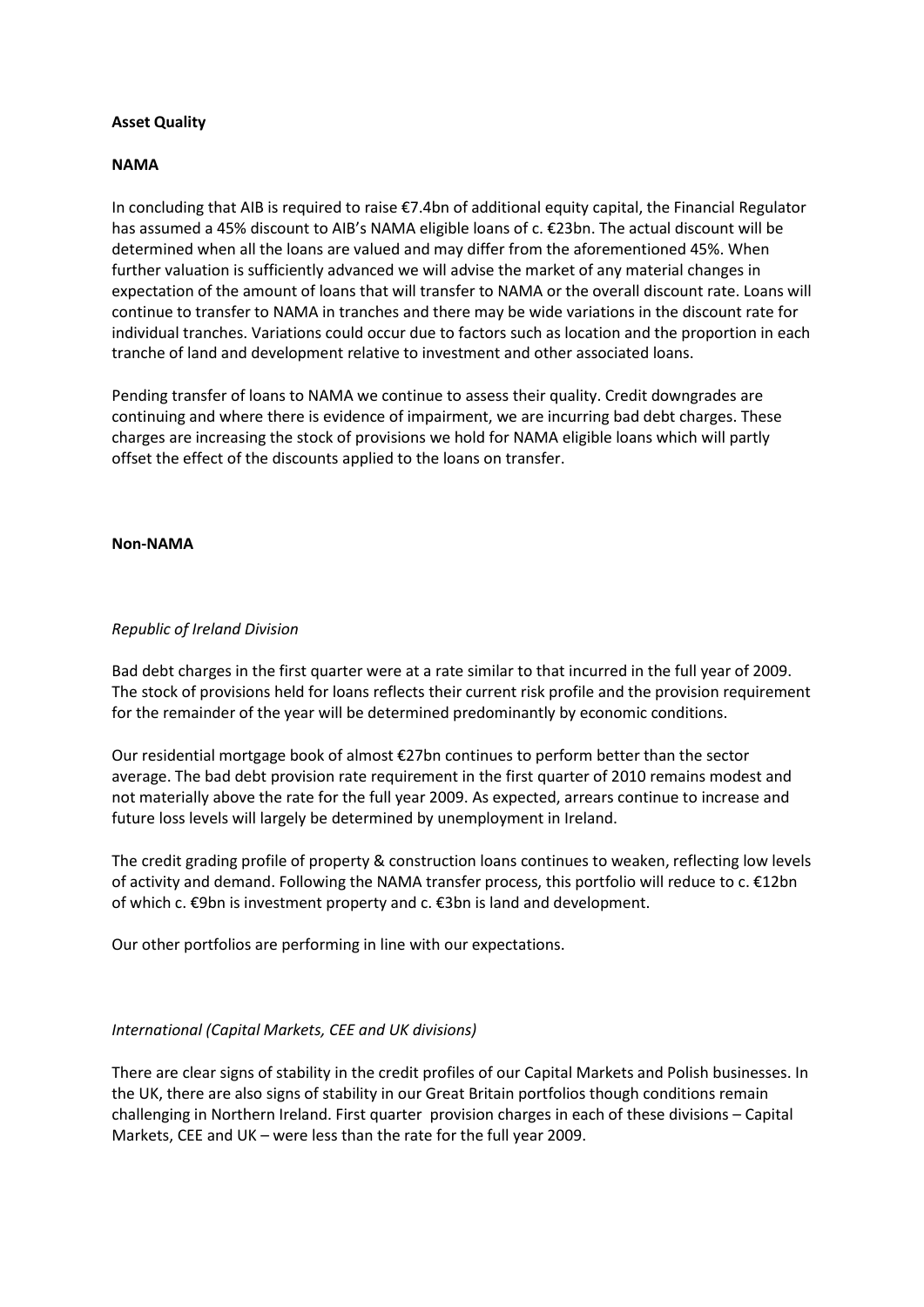# **Capital**

Our capital ratios at the end of March were broadly unchanged from the position at December 2009. These ratios reflected ongoing bad debt provisions on NAMA eligible loans, which further discount the value of the loans prior to transfer, and the c. €445m gain from the capital exchange completed in March.

In our announcement of 30<sup>th</sup> March 2010 we set out a series of capital actions we intend to take in response to the increased regulatory capital requirement announced on the same day and to be achieved by the end of 2010. These actions include asset / business disposals, equity raising and we will also consider further liability management opportunities. We will advise the market of progress in relation to our capital actions as it occurs over the coming months.

A recapitalisation plan has been submitted in response to the Financial Regulator's request of 30<sup>th</sup> March.

## **Funding**

Customer deposits remain our principal source of funding at 51% of overall funding. Our loan to deposit ratio at the end of March was broadly stable compared to the 146% ratio at the end of 2009 and significantly lower than at the end of March 2009. We expect to continue deleveraging the bank's balance sheet and the effect of transferring loans to NAMA is material in that respect. On a proforma basis, the loan to deposit ratio at the end of March 2010, excluding NAMA eligible loans, was c. 124%. The NAMA bonds will significantly improve our liquidity profile, further enhancing our contingent liquidity resources.

Term funding activity has been successful in the year to date, well supported by the ELG (Government Guarantee) scheme. We have completed over €6bn of greater than 1 year term funding in a combination of public benchmark transactions and private placements. This €6bn is well ahead of our target and represents c. 60% of maturing term funding (net of covered bonds) in 2010. Of our overall wholesale funding c. 41% now has duration greater than 1 year, compared to c. 30% at the end of 2009. We have little maturity of term funding in 2011.

Overall funding market conditions and pricing have improved during the first quarter of 2010. However, recent negative sentiment in the sovereign credit markets demonstrates that markets remain volatile and vulnerable to changes in sentiment. Duration remains short and pricing elevated compared to historic norms.

## **Issue of Ordinary Shares to National Pensions Reserve Fund Commission (NPRFC)**

Discussions on our restructuring plan with the European Commission (EC) are ongoing and are being conducted in conjunction with the Department of Finance. At the request of the EC, AIB has agreed not to make discretionary coupon or dividend payments on certain of its securities. As a result, the annual dividend on the NPRFC's €3.5bn preference shares, amounting to €280m, due today 13<sup>th</sup> May, will not be paid in cash. Under AIB's articles of association, it is required to issue ordinary shares to the NPRFC equal in value to the amount of the dividend that would otherwise have been payable. As a consequence of this, AIB will issue 198,089,847 ordinary shares to the NPRFC by way of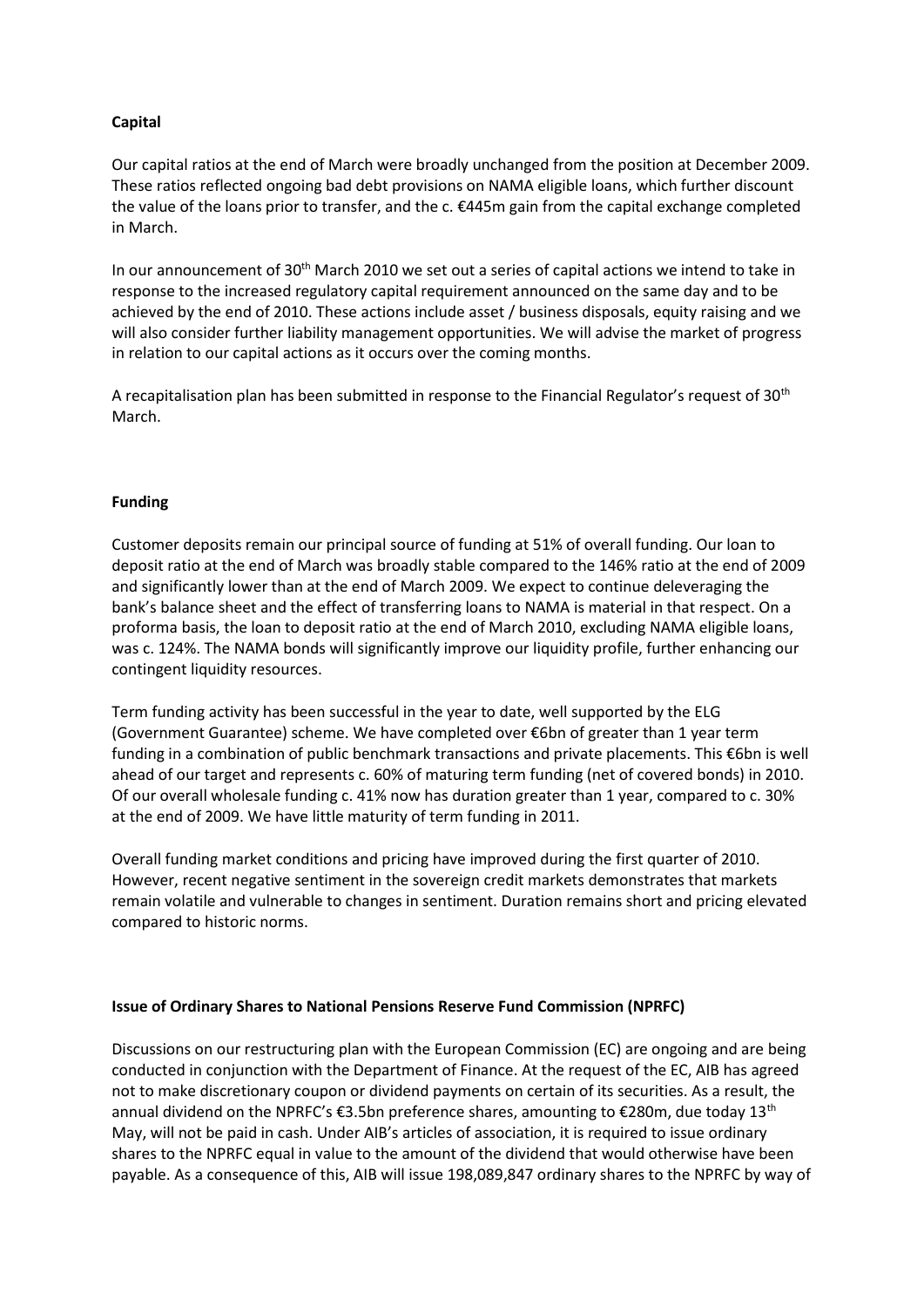bonus issue. This number of shares is equal to the aggregate cash amount of the annual dividend of €280m on the NPRFC's holding of preference shares, divided by the average price per share in the 30 trading days prior to today's date. Application will be made in due course for the listing of these new shares. This issue of shares increases the ordinary shares of AIB in issue to 1,080,845,303, of which the 198,089,847 shares to be issued to the NPRFC represents 18.33%, bringing the NPRFC total ownership of AIB ordinary shares to 18.61% (excluding any shares which the NPRFC would be allotted if it were to exercise its warrants over ordinary shares granted to it when it subscribed for the preference shares in 2009).

Further details of our performance and outlook will be provided in our 2010 Interim Results announcement scheduled for 28<sup>th</sup> July 2010.

**-Ends-**

## *For further information please contact:*

Alan Kelly General Manager, Group Finance AIB Group Bankcentre Ballsbridge Dublin 4 Tel: +353-1-6600311 Ext 12162

or

Catherine Burke Head of Group Corporate Relations & Communications AIB Group Bankcentre Ballsbridge Dublin 4 Tel: +353-1-6600311 Ext 13894

## **Forward-looking statements**

This document contains certain "forward-looking statements" within the meaning of Section 27A of the US Securities Act of 1933, as amended, and Section 21E of the US Exchange Act of 1934, as amended, regarding the belief or current expectations of the Group, AIB's Directors and other members of its senior management about the Group's financial condition, results of operations and business of the Group and certain of the plans and objectives of the Group, including statements relating to possible future write-downs or impairments. In particular, certain statements with regard to management objectives, trends in results of operations, margins, risk management, competition and the impact of changes in Financial Reporting Standards are forward-looking in nature. These forward-looking statements can be identified by the fact that they do not relate only to historical or current facts. Forward looking statements sometimes use words such as 'may', 'could', 'would, 'will, 'aim', 'anticipate', 'target', 'expect', 'estimate', 'intend', 'plan', 'goal', 'believe', or other words of similar meaning. Examples of forward-looking statements include, among others, statements regarding the Group's future financial position, income growth, business strategy, projected costs,